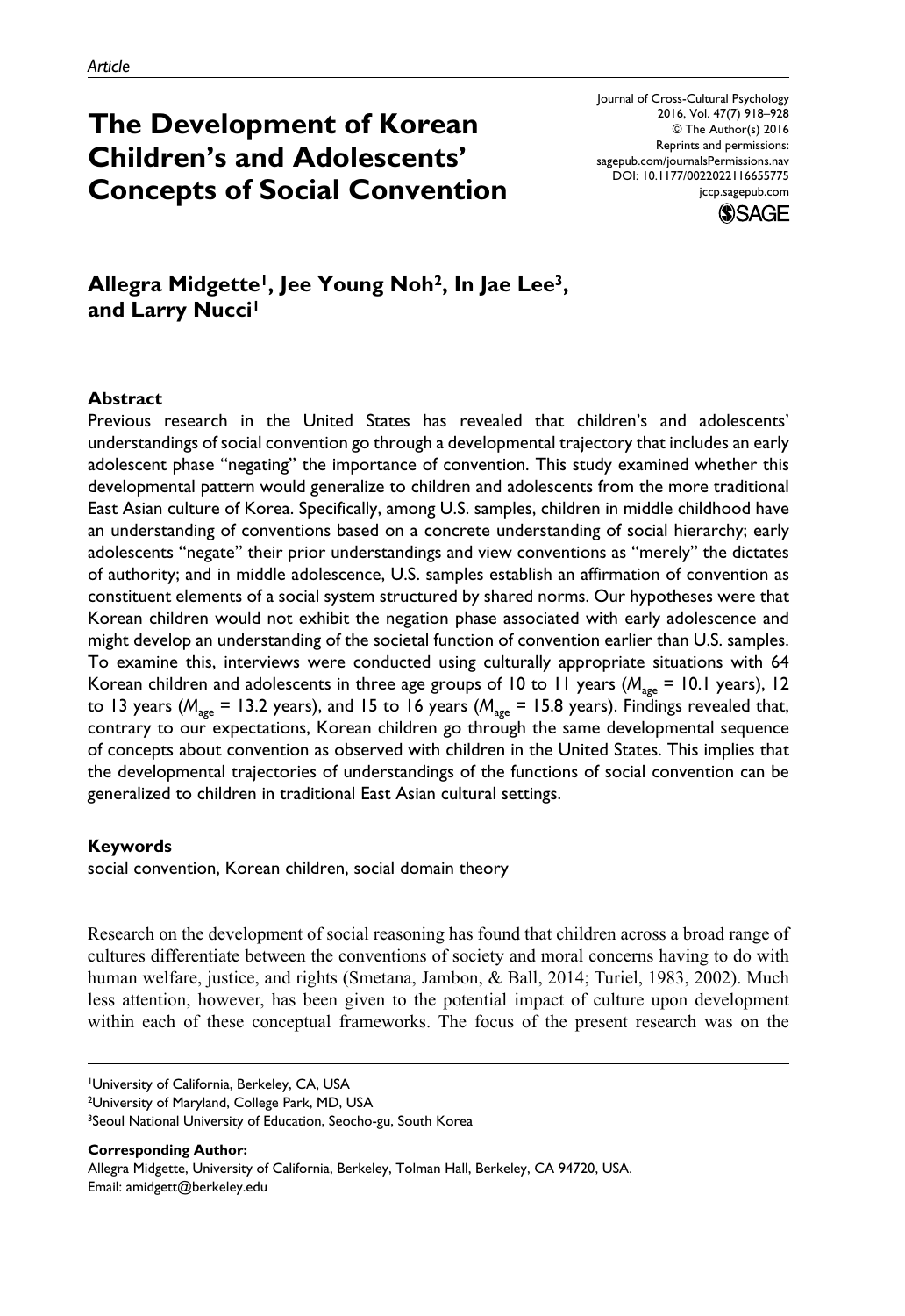development of Korean children's and adolescents' understandings of the functions of social conventions as constituent elements of societies as rule-governed systems (Searle, 1969; Turiel, 1983). Social conventions, such as dress codes and forms of address, are by definition particular to the social context in which a given convention or norm has validity. Thus, unlike the task of constructing a set of understandings about presumed moral universals of fairness, children's and adolescents' understandings of the purposes of convention emerge out of their efforts to make sense of the functional significance of norms and values which are particular to their own cultural milieu (Smetana et al., 2014; Turiel, 2002). In addition, the importance of conventional norms as a whole appears to vary across cultures. Several studies (Haidt, Koller, & Dias, 1993; Nisan, 1987; Nucci, Camino, & Sapiro, 1993) have reported that children and adolescents in more traditional societies are less willing to accept alteration or removal of existing social conventions than are children and adolescents growing up in Western cultural settings. These types of findings have led some cultural psychologists to propose that adherence to convention reflects a strong focus on respect for authority and desire for "community" in traditional societies (Haidt, 2012; Jensen, 2011; Shweder, Mahapatra, & Miller, 1987).

In the present study, we examined the age-related shifts in conceptions of the functions of societal conventions among children and adolescents in Asia, particularly in South Korea. Previous research with American children has reported that understandings of the functions of social convention oscillate within a total of seven levels, in which individuals initially affirm the importance of convention and subsequently progress to reevaluate the role of conventions (Turiel, 1983). In this study, our focus was upon three of these seven levels associated with shifts in understandings about convention from middle childhood to adolescence as these three levels are the ones that have received the most research attention (Nucci, Becker, & Horn, 2004; Nucci, Creane, & Powers, 2015; Nucci & Weber, 1991; Turiel, 1983). As reported in this prior research, Level 3 emerges in middle childhood and marks a period in which convention is affirmed on the basis of a concrete understanding of social hierarchy and social order. In early adolescence, children enter Level 4 where they "negate" their prior understandings and tend to view conventions as having little social utility or importance and thus regard social conventions as "merely" the dictates of authority. This view is replaced in middle adolescence with an affirmation of convention as constituent elements of a social system structured by shared norms (Level 5; Nucci, 2009; Turiel, 1983). Achievement of this Level 5 understanding that societies are normative systems marks the first time that children can be said to genuinely understand what is meant by the concept of "society." Within the United States, the oscillating pattern in concepts of convention has been associated with periods of misbehavior in middle school children at Level 4, followed by a decrease in violations of classroom conventions at Level 5 (Geiger & Turiel, 1983; Nucci, 2009). That is, children appear to ''regress'' as they enter early adolescence, followed by more complex integrations and improved performance in middle adolescence. Thus, development within the conventional domain appears to conform to a fluctuation rather than to a gradual incremental pattern.

An open question is whether this oscillating pattern from middle childhood to middle adolescence holds only for members of Western contemporary society, where the importance of convention is often downplayed in comparison with individual autonomy and freedom of expression. Indeed, within the American cultural context, being "conventional" is often viewed in negative terms. In contrast, more formal, traditional cultures, such as many countries in East Asia, place a greater value on convention, and attention to manners and social hierarchy (Baek, 2002; Yau & Smetana, 2003). Furthermore, prior work has found that children and adolescents in traditional societies had less willingness to agree to the alteration of social conventions than children in the Western society (Haidt et al., 1993; Nisan, 1987; Nucci, Camino, & Sapiro, 1993). Korean culture with its connections to Confucianism was viewed as an excellent context in which to examine the potential impact of culture on the development of concepts about societal convention. Korea has embraced Confucian traditions to a greater degree than China, where Confucianism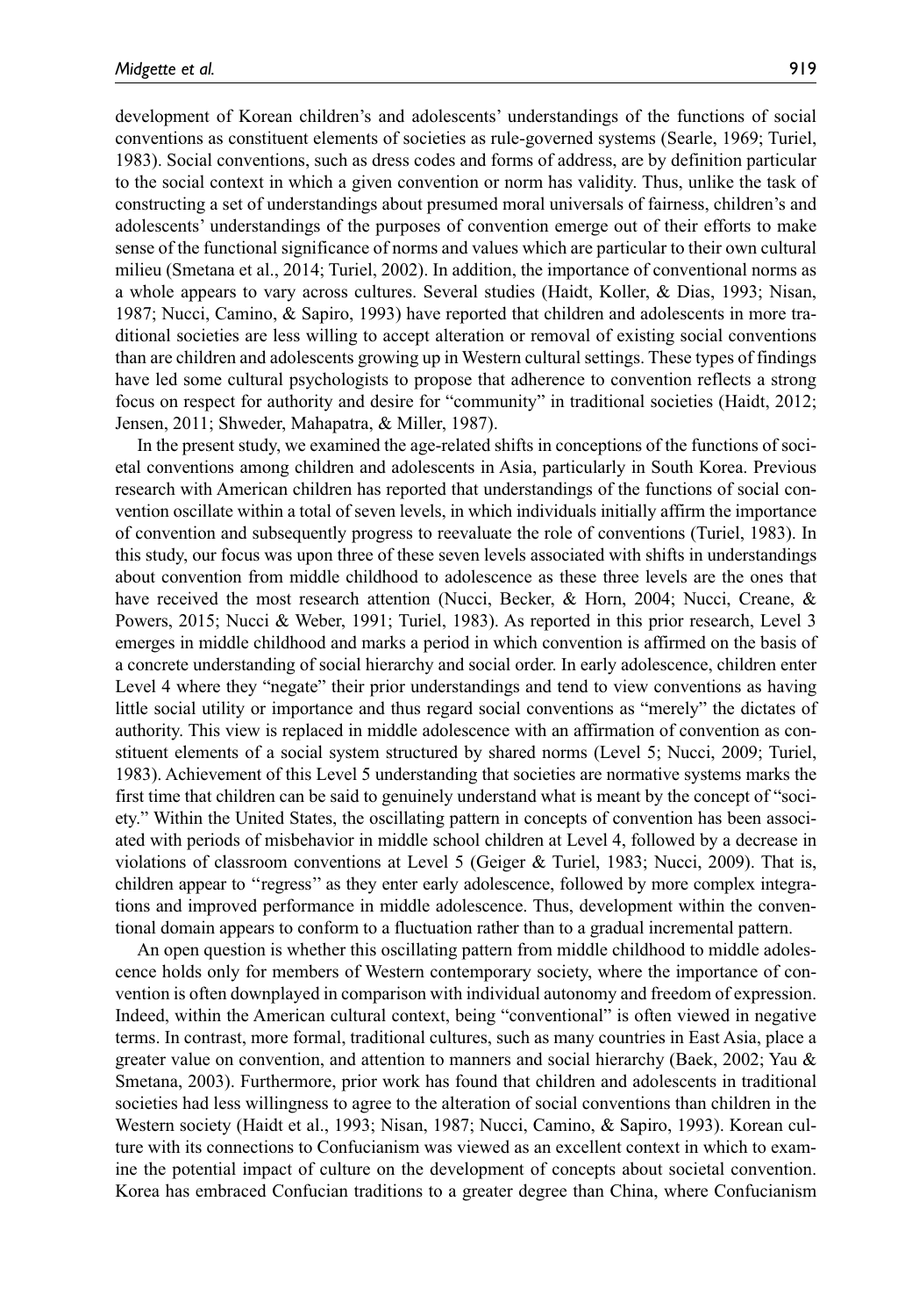originated (Hyun, 2001). These traditional values include hierarchical family structures that give priority to members according to age and gender (males over females, older siblings over younger). These status differences within the family are accompanied by conventions in forms of address that differ for parents and younger siblings. Attention to hierarchy also carries over to the public sphere. For example, Korean university undergraduates bow in the presence of faculty. This adherence to convention coexists within a society that is technologically sophisticated. According to statistics compiled by the World Bank, 84.3% of the Korean population is linked to the Internet. There is some evidence that attainment of higher education reduces adherence to traditions. However, a recent survey of college-educated Koreans found that they endorsed traditional values, such as granting priority to an older sibling over a younger one, at high rates (4.84 on a 6-point scale; Hyun, 2001).

In addition to children's exposure to collectivistic values in everyday settings, the Korean moral educational curriculum may also influence children's emphasis on conventions in the society. That is, starting in elementary school, Korean children have regularly scheduled classes labeled as "morality," where they are taught about proper lifestyle such as how to behave morally as a member of society (Lee, 2014). Reflecting this, previous research on Korean children has found that they not only make domain distinctions among morality, convention, and personal issues (Kim, 1998; Park, Lee-Kim, Killen, Park, & Kim, 2012) but also develop "a clearer understanding of the function of conventions within social systems than do American children" (Song, Smetana, & Kim, 1987, p. 582).

Thus, Korean children's better knowledge of social conventions has raised questions as to whether Korean children would display a different developmental pattern within the conventional domain than American children. It raises the possibility that Korean children do not move through an early adolescent period of the negation of convention as seen in Level 4 with U.S. children. It also raises the likelihood that Korean children may achieve an understanding of the societal functions of convention at an earlier age than is observed among adolescents in the United States.

On the contrary, we also have a competing hypothesis that Korean children's development of concepts of conventional norms may follow a similar pattern to U.S. children. Currently, educators in Korea have reported many problems concerning second-year middle school students, which is equivalent to seventh graders in the United States. Second-year middle school students in Korea have been found to not conform to teachers' authority and have an increase of other problems such as bullying and peer exclusion (J. Lee, 2012; Son & Jeong, 2014). Such behavioral patterns are quite similar to what was reported by Geiger and Turiel (1983) as associated with the *negation* phase of convention and suggest that the oscillating pattern observed in the United States may also hold within the more traditional Korean cultural context. If we find that early adolescents in Korea go through a negation phase in the present study, it would provide compelling evidence for cultural generalization of the dynamic U-shaped change rather than incremental emergence of conceptions of societal convention. It would also call into question characterizations of the treatment of convention within more formal, traditional societies as comprising a dimension of "morality" based upon respect for authority and community (Haidt, 2012; Jensen, 2011; Shweder et al., 1987).

To investigate this research question, the current study implemented face-to-face interviews with Korean children and adolescents between the ages of 10 and 16 years. Because the emergence of the different levels in understanding convention in different age groups has been well established with U.S. populations, we did not interview a new separate population of American samples. Our first research hypothesis was that Korean children would show evidence of the Level 4 negation phase in reasoning about social convention. A finding of Level 4 in any of the age groups in the present study would reveal that Korean children move through the negation phase of development in their construction of convention understandings.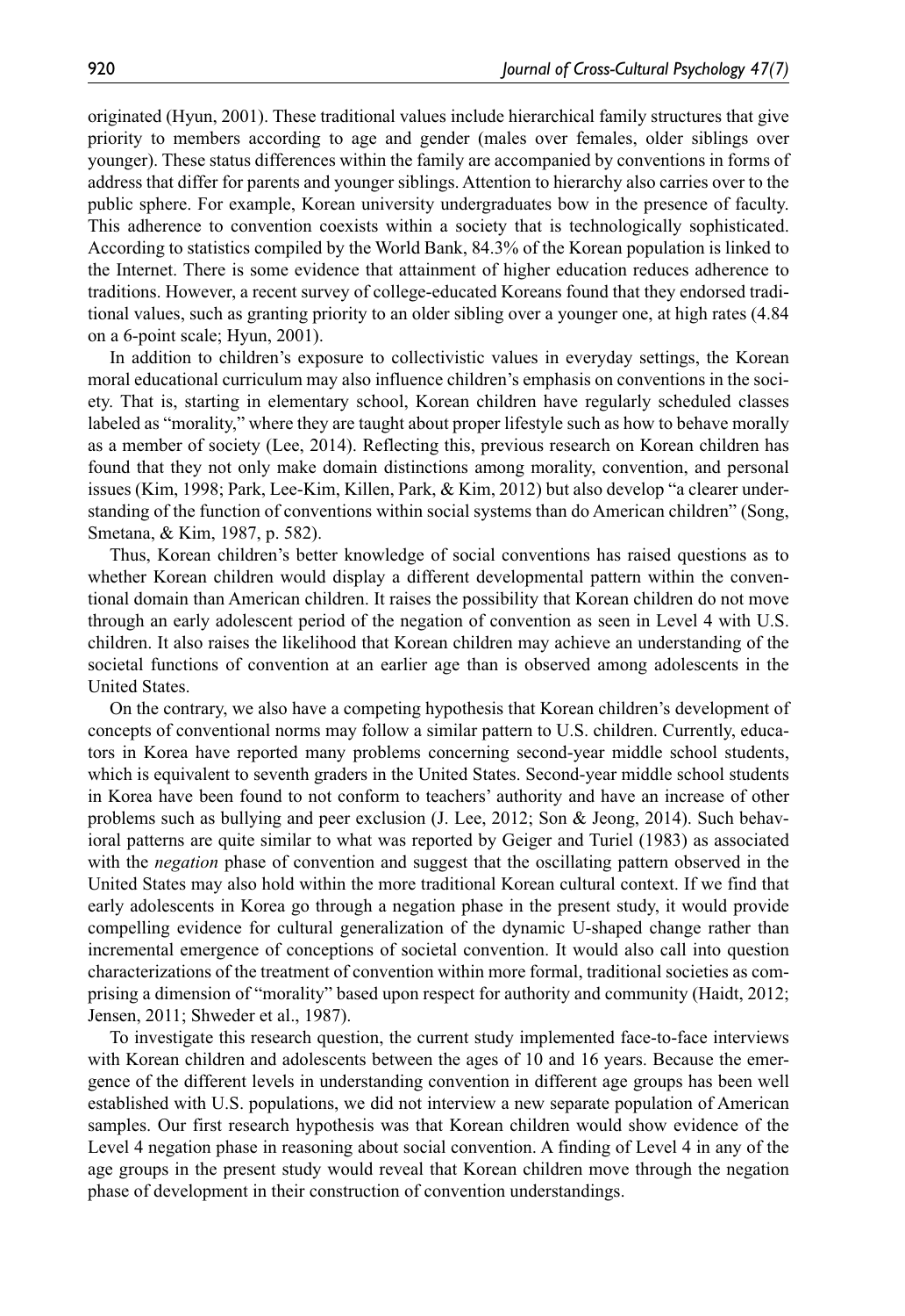However, we also had an alternative hypothesis that Korean children would *not* show evidence of a negation phase and that development would proceed directly from Level 3 to Level 5. If this is the case, it would be feasible that Level 5 would occur earlier among Korean children than had been observed among U.S. populations as the entire developmental process would be accelerated for the Korean sample. Within U.S. samples, approximately half of adolescents of 14 years of age have been found to display Level 5 conceptions of convention (Nucci, Becker, Horn, 2004). Level 5 understandings occur among less than 10% of U.S. children of 12 to 13 years of age (Nucci, Becker, Horn, 2004). If we find that approximately half of Korean adolescents of 12 to 13 years of age (or younger) display Level 5 in this study, it would provide compelling evidence that Korean children develop their understandings of social convention earlier than children within the United States.

# **Method**

#### *Participants*

A total of 64 children and adolescents distributed among three age groups, 10 to 11 years (12 boys, 9 girls:  $M_{\text{age}} = 10.1$  years,  $SD = 0.33$ ), 12 to 13 years (12 boys, 9 girls:  $M_{\text{age}} = 13.2$  years,  $SD = 0.29$ ), and 15 to 16 years (11 boys and 11 girls,  $M_{\text{age}} = 15.8$  years,  $SD = 0.32$ ), comprised the study sample. Participants were recruited from three public schools identified by the third author in middle-class neighborhoods in Seoul, South Korea. Approximately two thirds of the population of South Korea falls within the middle class (Cha, 2015). In addition, the overwhelming majority (88.3%) of Koreans live in urban settings (Young & Walsh, 2011). Thus, we viewed our sample as representative of the population of South Korea.

Following national customs and with the approval of our university's Office for the Protection of Human Subjects, we received formal written approval from the principals of those schools to recruit students. The homeroom teachers were notified with instructions to not select children on the basis of school performance or any other criteria, but simply on the likelihood that the children would be willing to speak with the interviewers. All the selected students agreed to be interviewed and provided their written assent.

# *Procedure and Materials*

With the collaboration of participants' homeroom teachers, the second author and two female undergraduate researchers (teacher education majors), fluent in Korean and natives of Seoul, met with students and interviewed them individually. The first and second authors trained the undergraduate interviewers, and several practice interviews were done before data collection began to check for the validity of the interview assessment. These practice protocols were translated and reviewed by the first author, who is also fluent in Korean, and the fourth author for their fidelity to interview procedures.

Each interview took place in a quiet room in schools (e.g., library room) and lasted about 20 to 30 min. The interview used vignettes adapted from the assessment of concepts of societal convention used by Nucci, Becker, Horn (2004), developed originally by Turiel (1983). We provided two stories that involved a conventional domain issue (Nucci, 2001). We also included a personal domain story (Nucci, 2001) as a filler task: It was included to minimize response bias among children who might feel that the adult interviewers were seeking compliance with social norms. Issues considered to be within the personal domain reflect choices that should be a matter of individual choice or privacy. In the present study, the personal domain vignette described a middle school girl who wished to wear an orange dress to a party. Her mother expresses a dislike for the dress color and tells the girl to change. The girl in the story tells her mother that she does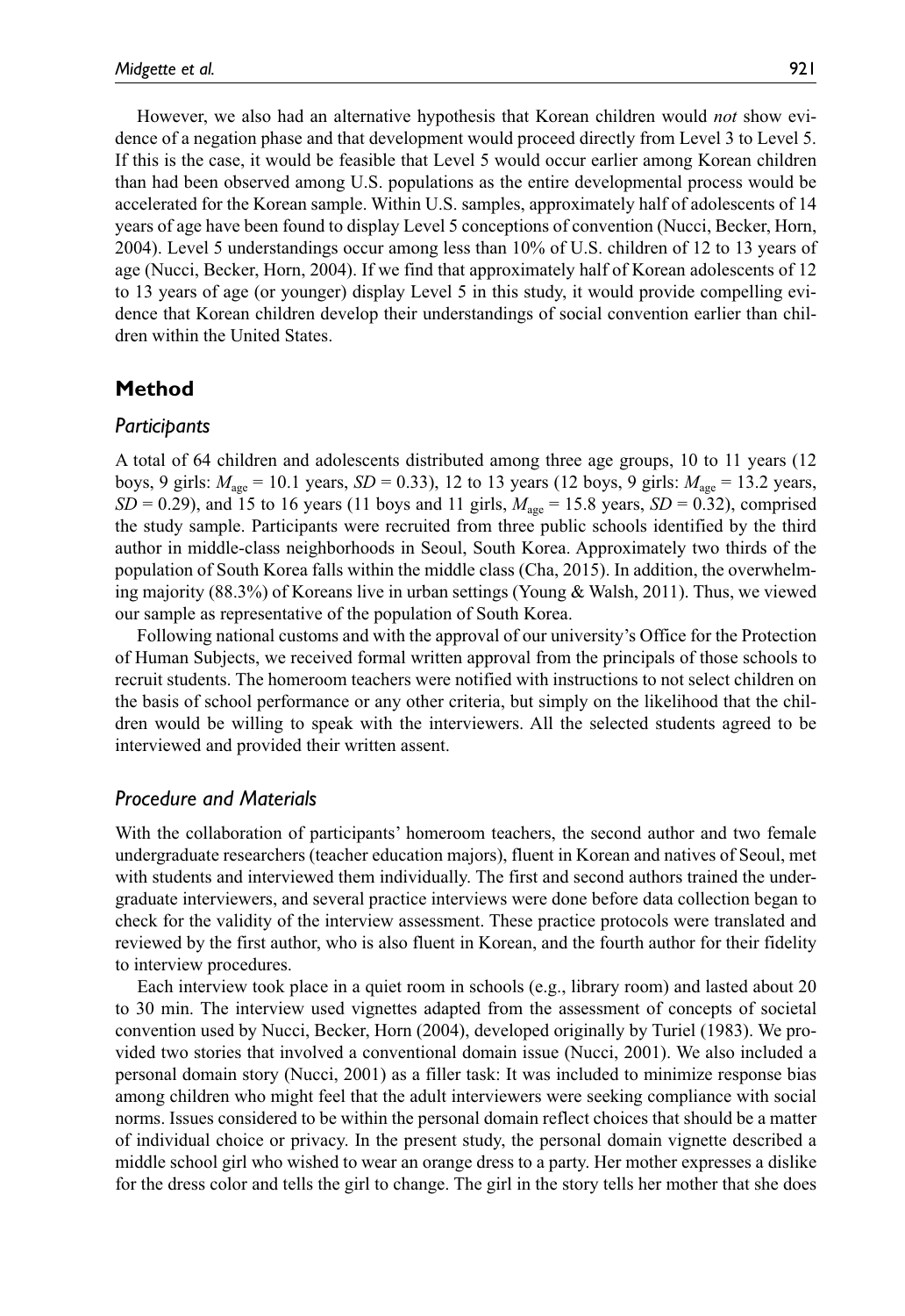not want to change and goes ahead and wears the orange dress to the party. We felt confident that our current subjects would treat this as a situation in which the protagonist should not have to comply and should be able to wear what she wants.

The first conventional vignette depicted a situation of using a formal title when addressing a person of higher status. The original situation involved the use of formal titles when a child addresses a classroom teacher (Turiel, 1983). In the present study, we altered the situation for the Korean context by presenting a vignette in which a sixth-grade student is in a social situation where the central figure in the story needs to greet his uncle. The uncle, however, is in fact another child who is younger than the central figure. The target child in the vignette decides to call his uncle by his first name, rather than by the title "uncle" due to the uncle's age. The central character is then reminded by an older family member of the convention to use the title "uncle," but the central character continues to use the first name because his uncle is younger than him.

The second conventional vignette was based on the protocol developed by Nucci, Becker, Horn (2004) and involves an actual historical event from American history. The situation takes place in the immediate aftermath of the revolutionary war, during a time when England had not recognized the United States as an official country. Because of this, there was no way to establish trade agreements or other interactions between the United States and England. To move things forward, the King of England sent a letter to George Washington to open channels of communication between the two leaders. However, the King addressed the letter to Mr. George Washington rather than to "President" George Washington. For this reason, George Washington returned the letter to the King unopened. This particular vignette has been found to be especially sensitive to evidence of Level 5 understandings of societal convention. The third author, who has almost 30 years of experience with Korean educational system, indicated that South Korean children are familiar with this piece of U.S. history and that use of this situation would be appropriate to use in students' evaluation of George Washington. (Upon request, the complete interview protocol may be obtained from the first author.)

For both of these vignettes, participants in our study were asked to evaluate the decisions of the main characters who did not comply with the relevant social conventions regarding forms of address. In coding for levels of understandings about social convention, the scoring system looks for evidence that the subject supports use of the convention, as well as their justifications for their decision. Why participants thought the conventions should be used or not was our main interest of analyses (e.g., such as function in structuring of actions within the social system or just a mere compliance to authority). Their responses were classified into one of three levels reflecting participants'understandings of the social functions and importance of societal convention. In scoring the responses, the coders employed a guide with examples of responses to the interview questions that would fall within each level for each vignette. What follows are descriptions and examples of responses at each level. The examples are edited for length. A complete scoring guide with details for coding of individual responses is available upon request from the authors.

*Level 3* responses generally affirmed the convention under consideration based on the connection between convention and a concrete understanding of social hierarchy. Beyond this basic notion of hierarchy, there was no evidence that a given convention was connected to the structuring or organization of society as a social system. This is illustrated in the following excerpts edited for length. The first are responses to the scenario regarding addressing the uncle by his first name.

Question: *Youngsoo* called his uncle *Minwoo* by his name. What do you think about this? Do

you think it is alright or not alright to call him by his name and not call him as uncle?

Response: I don't think it is appropriate to call him by his name.

Question: Why do you think so?

Response: Because he is mom's younger brother. So uncles should be called as uncles.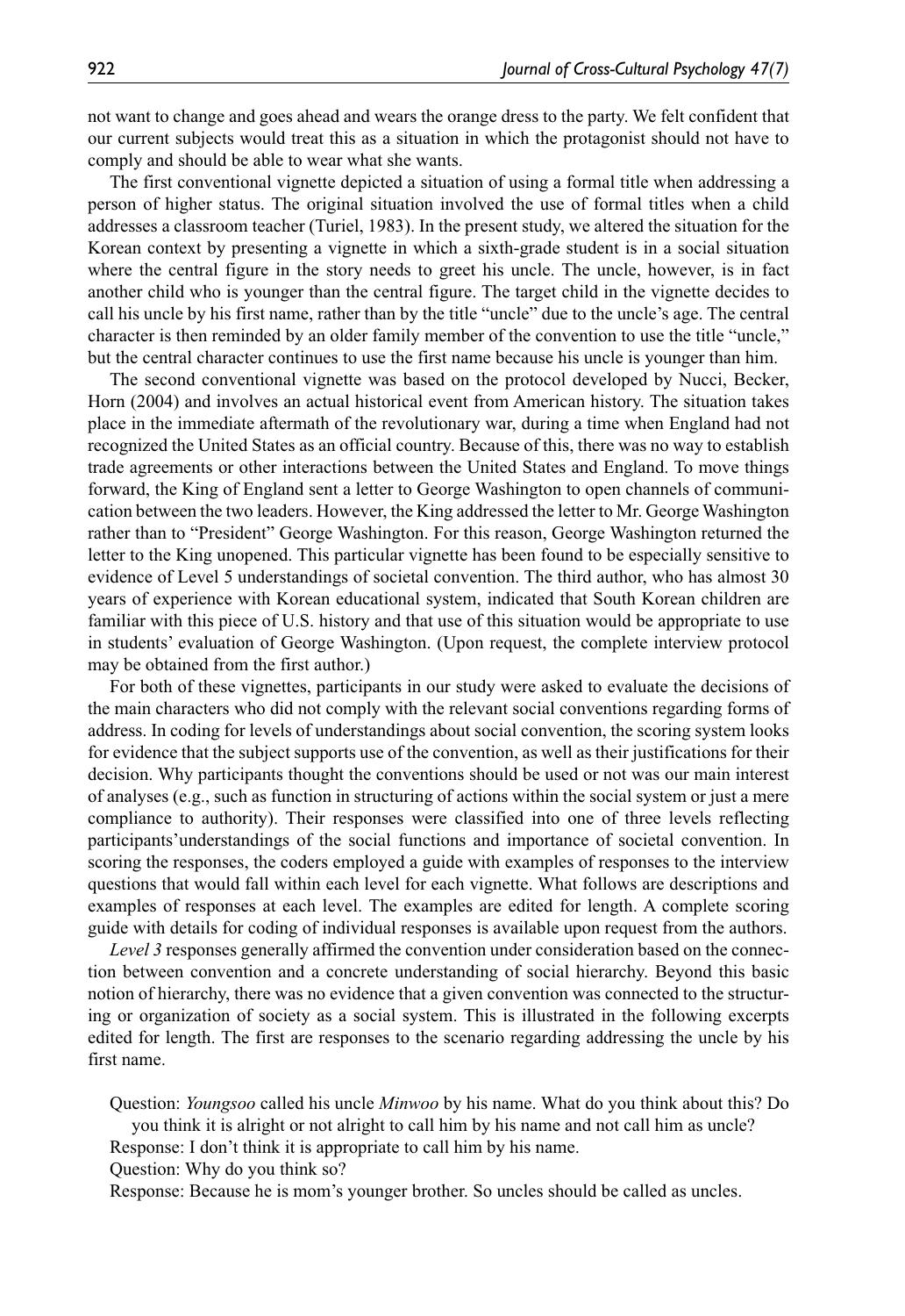- Question: Then do you think you should always call him as uncle in this case, or that it doesn't matter to call him by his name?
- Response: Uncle. Because uncle's mom is one's grandmother.

This participant's responses indicated that the title "uncle" signified relative status within the family, but did not connect this with a conception of the family as a social system or connect larger societal norms connecting family structure with Korean society. This same participant's responses to the scenario involving George Washington focused upon the relative status of the titles of President and Mr. in defending Washington's refusal to accept the letter. However, this participant was not able to consider that conventions such as titles are affirmed as constituent components of social systems. That is, he expressed having no idea of the relationship between the use of the title President in the letter and the acknowledgment that the United States was a country. Thus, he failed to acknowledge that King's failure to refer to Washington by the title "President" was related to his not recognizing the United States as a country.

*Level 4* responses marked a position where the function and meaning of social convention were reevaluated in terms of the consensual and arbitrary basis of conventions. *Level 4* responses negated conventions as merely the "dictates of authority" or the views of a particular group. The right or wrong of an action was evaluated on the perceptions of the potential effects of the act generally seen as minimal or benign. The conventions themselves were seen as having no prescriptive force and were thus judged not especially important. There was no connection in these responses between individual conventions and societies as normative systems. This can be seen in this participant's responses to the scenario regarding the use of the title uncle.

Question: *Youngsoo* called his uncle *Minwoo* by his name. What do you think about this? Do you think it is alright or not alright to call him by his name and not call him as uncle? Response: I think it's ok. Question: Why?

Response: Because he is younger, I don't think it matters.

As can be seen below, this same participant's explanations for Washington's decision to return the letter unopened to the King of England focused upon Washington's own personal expectations for "some better titles," but evidenced no understanding that the use of titles was connected with recognition of the United States as a country.

Question: Why do you think he returned the letter?

Response: He thought the letter would be addressed as President but it wasn't. So Washington was disappointed.

Question: Why was he disappointed?

Response: He was expecting some better titles.

Question: Does the way in which the letter is addressed have anything to do with having England recognize the United States as a country?

Response: I don't know.

At *Level* 5, conventions are affirmed as constituent components of social systems. Conventions are understood to be arbitrary in and of themselves but collectively form the "rules of the game" for members of a social system. At this level, there is a clear connection between social conventions and societies as normative systems. This can be clearly seen in the following responses of a high school student.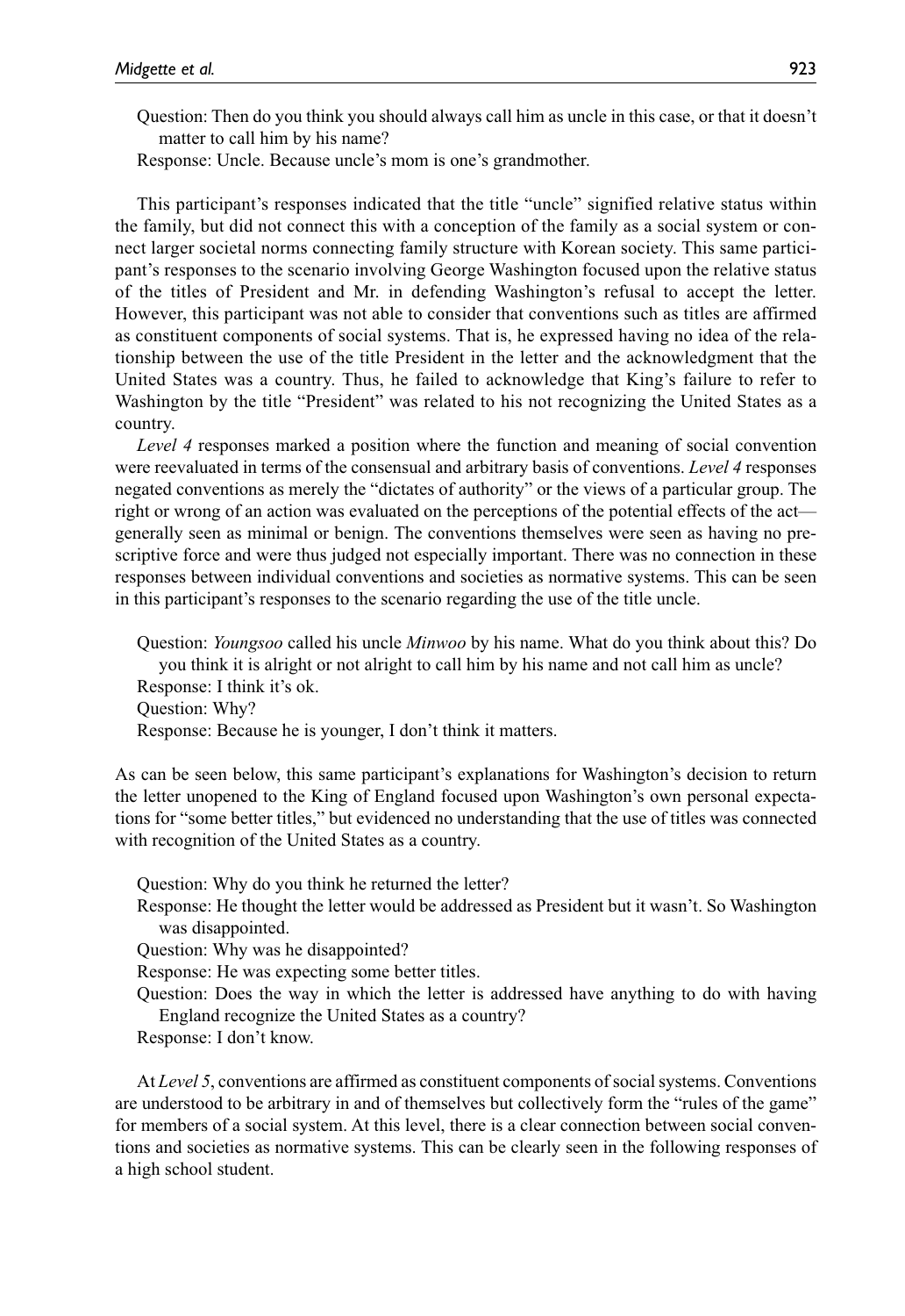Question: *Youngsoo* called his uncle *Minwoo* by his name. What do you think about this? Do you think it is alright or not alright to call him by his name and not call him as uncle?

Response: You should not call your uncle by his name.

Question: Why do you think so?

- Response: There is a family structure and accordingly to this, it is without doubt that you should call him as uncle.
- Question: What is the purpose of calling the uncle by his title?
- Response: Because in our country, there is the notion of filial duty (A duty to one's parents), and there is a significant hierarchy. This is the norm for our country and I think this is natural.

This student's responses connected family titles to broader cultural norms and social structure without any prompts from the interviewer. This same participant also spontaneously connected Washington's return of the letter immediately to the connection with the recognition of the United States as country that would be signaled by addressing the letter to President rather than to Mr. Washington.

Question: So remember that the letter said "Mr. Washington" instead of "President Washington," and thus, he returned the letter without opening this? Do you think such act was alright or not alright?

Response: It was alright.

Question: Why?

Response: He is the president of a country. Clearly a country and citizens in that country exists. I think it is wrong for England to disregard someone like him and call him as if he was a regular person.

Question: Why did it matter so much to him that the letter be addressed: President Washington?

- Response: Because Washington is the president of US and US is independent from England. I think it is right for King to call Washington president.
- Question: Does the way in which the letter is addressed have anything to do with having England recognize the United States as a country?
- Response: Yes, there is a relationship. President is a representative of a country. If you accept someone who represents a country, it means you accept the independence of the country.

# *Issues of Coding for Developmental Level and Reliability*

All interviews were transcribed, and half were translated into English. This allowed the first and second authors to verify the fidelity of the implementations of the interview in Korean with the original English forms of the assessment. It also allowed the first author to participate in coding in her native language, English. All identifiers were stripped from the transcripts, and coding was done without knowledge of the age or gender of the participants for any given transcript. All coding of the responses to the conventional domain vignettes was completed by the first and second authors. Coder reliability was established with 35.7% of the interviews drawn randomly from the total, with a Cohen's Kappa of 0.87. Each coder scored half of the transcripts. Responses to the two conventional vignettes were coded separately to minimize possible influences of score assignments across vignettes. The large majority (81.25%) of participants received the same scores for both vignettes. In all cases where the two scores differed, the difference was within one level. Following procedures established in prior research (Nucci, Creane, & Powers, 2015), the two discrepant scores were averaged and the participant was assigned a final score (e.g., 4.5). We report the frequencies of half-score assignments by age group in the "Results" section.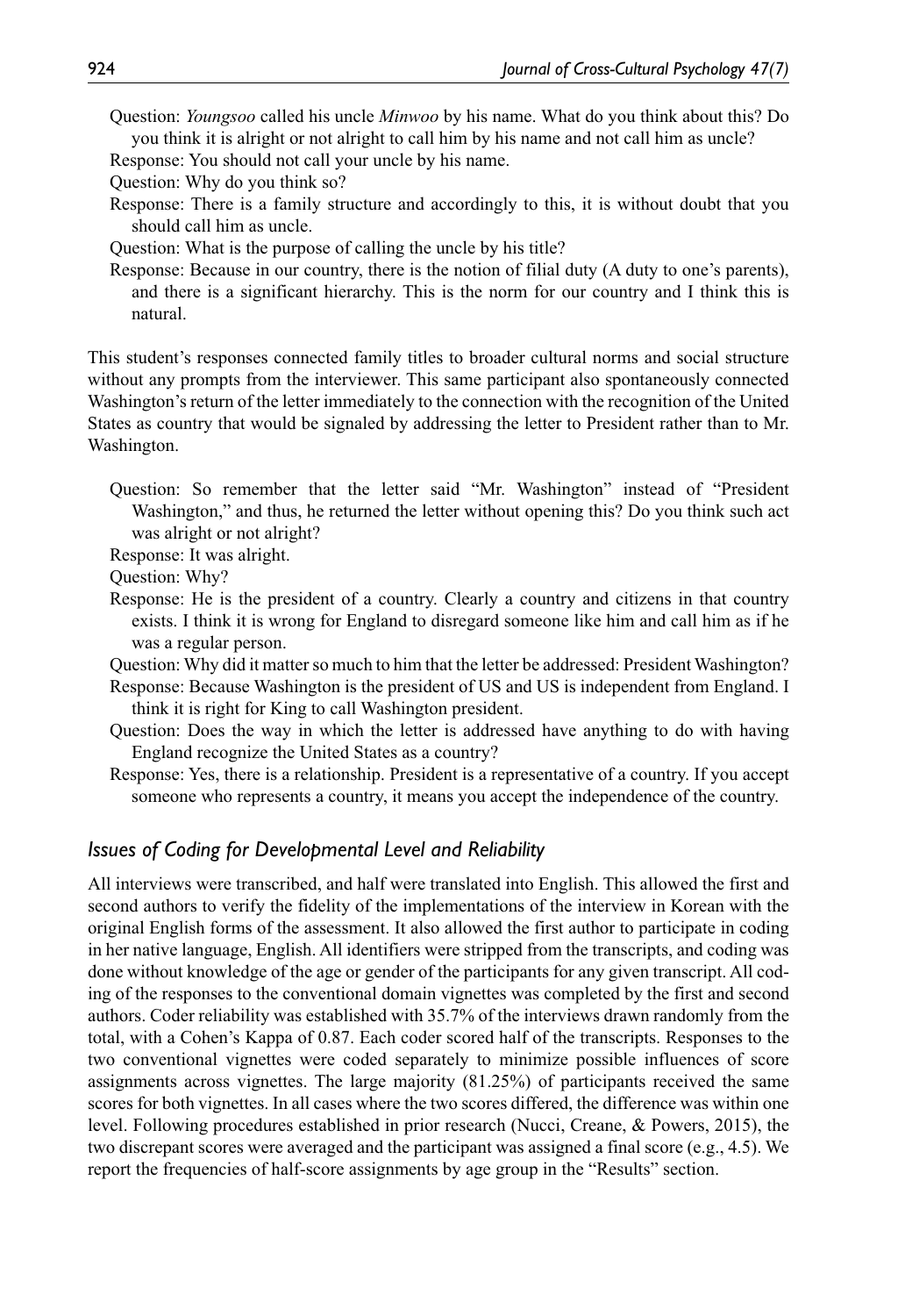

**Figure 1.** Percentage of participants at each age providing Level 3, Level 4, or Level 5 concepts of social convention.

# **Results**

As we had expected, the responses to the *personal domain* vignette showed that all participants supported the girl's decision to wear the orange dress despite her mother's objections. These responses established that participants were not responding to the vignettes with a bias toward rule compliance. The personal domain vignette was not coded beyond this and was not included within the formal data analysis.

Our study addressed two main questions. The first was whether Korean children and adolescents would move through a sequence of age-related changes in their understandings of social convention as seen with U.S. children. Our interest was to observe whether Korean children would mirror what had been observed with American samples or whether Korean children move through a transitional negation phase of reasoning about convention, and would construct an understanding of conventions as constituent elements of social systems (what we refer to as Level 5) earlier than has been observed with children in the United States. The distribution of levels of reasoning by age among our Korean sample is presented in Figure 1. As can be seen in Figure 1, there is a very clear age-related association between age and level. The majority (all but one) of the 10- to 11-year-olds provided responses that were coded at the lowest Level 3. The mean score for level for this group was  $3.12$  (*SD* = 0.35). The majority of 12- to 13-year olds displayed Level 4 reasoning. An additional 5% of the 12- to 13-year-old participants received scores of 3.5, and 14% obtained scores of 4.5 (not shown in Figure 1). These half-level scores resulted from the average of scores by participants who were coded as being at one level (e.g., Level 3) on one of the vignettes and the adjacent level (e.g., Level 4) on the other. Only 5% of 12- to 13-year-olds received level scores of 5.0. The overall mean level score for the 12- to 13-year-old age group was 4.00 with a standard deviation of 0.52. Thus, in line with prior research with American samples (Nucci, Bercker, Horn, 2004; Nucci & Weber, 1991; Turiel, 1983), a majority of our Korean middle school participants displayed reasoning about societal convention that was at the negation phase.

Finally, as would be expected from prior research (Nucci, Becker, Horn, 2004; Nucci & Weber, 1991; Turiel, 1983), the majority (55%) of 15- and 16-year-olds displayed Level 5 conceptions of social convention. An additional 18% were at Level 4, and 23% received scores of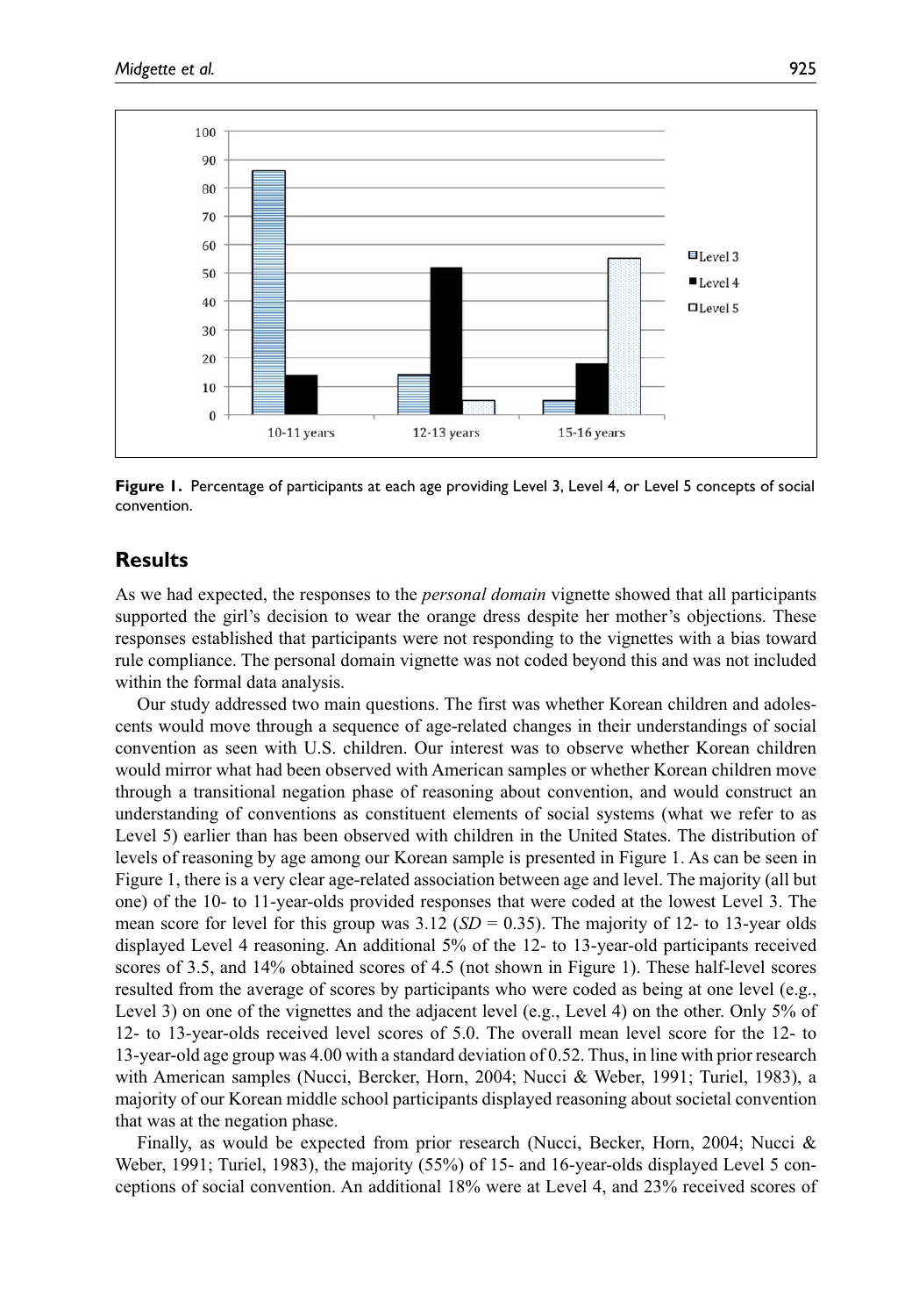4.5. The mean level score for the 15- to 16-year-old group was 4.61 with a standard deviation of 0.53. An ANOVA with Gender and Age as the grouping variables and Level as the dependent variable revealed a significant overall effect for Age,  $F(2, 63) = 50.83$ ,  $p < .001$ , and no significant effect for Gender. Post hoc comparisons using the Tukey's honest significant difference test indicated that the mean level scores for each of the three age groups were significantly different from each other,  $df(3, 58) = 3.40$ ,  $p = .05$ . These outcomes were nearly identical with the results reported with a similar age American sample reported by Nucci and colleagues (2004). Thus, the findings from this study with middle-class urban Korean children and adolescents provided evidence that Korean children move through a period of negation of social convention in early adolescence and do not achieve a Level 5 understanding of the societal functions of social convention any earlier than has been observed with American samples.

# **Discussion**

In this study, we explored the progression of understandings about convention among Korean children. Particularly, we aimed to discover whether findings from prior studies with U.S. children generalize to Korean children or whether understandings of social convention among Korean children would follow a different developmental pattern, such as a straightforward linear trajectory, as a function of the cultural emphasis on hierarchy and tradition. Despite the importance of Confucianism within Korean culture which emphasizes hierarchy and social order (Baek, 2002; Yau & Smetana, 2003), and the corollary emphasis that is placed in Korean education (Lee, 2014) on social conventions and maintaining a "proper lifestyle as a member of the society," our study found that development of understandings of societal convention is indeed generalizable to Korean children and adolescents. That is, Korean participants also followed the U-shaped pattern of affirmations and negations of the functions of convention described by Turiel (1983). The ages associated with these developmental changes were in line with norms established through studies with North American samples (Nucci, Becker, Horn, 2004; Nucci & Weber, 1991; Turiel, 1983). These shifts during adolescence run contrary to the picture of enculturation as the progressive alignment with adult values (Shweder et al., 1987). Our findings indicate that an emphasis or greater value placed on conventions and traditions does not necessarily lead children and youth to develop a deeper structural understanding of the purpose of and affirmation of conventions. Furthermore, the findings from this study reveal that an active engagement in the process of constructing social norms and systems entails progressive evaluation and reevaluation of children's understanding of social conventions. This interpretation is in line with many previous studies across numerous cultures indicating that a period of adolescent challenge to social norms and adult authority occurs in traditional societies even in settings of considerable stress and duress (Smetana, Ahmad, & Wray-Lake, 2015). It is also in line with reports that Korean middle school students show an increase in resistance to social conventions, such as bowing in the presence of an adult, in comparison with younger and older students (Son & Jeong, 2014). Importantly, our findings also indicate that generating an understanding of the societal purposes of convention is a fairly difficult task to accomplish that has commonalities across cultural settings. Although children at fairly young ages are aware of the norms of their society, it is not until middle to late adolescence that they fully grasp the societal functions of norms that are arbitrarily agreed upon cultural standards. Finally, these age-related patterns in concepts about convention may reflect more general shifts in cognitive processing taking place during the adolescent years (Richardson, Mulvey, & Killen, 2012).

Despite significant findings, our study has several limitations. First, our study was limited to middle-class Korean children in the most developed and "modernized" capital city of South Korea. Although approximately two thirds of the population of South Korea falls within the middle class (Cha, 2015), and an overwhelming majority (88.3%) of Koreans live in urban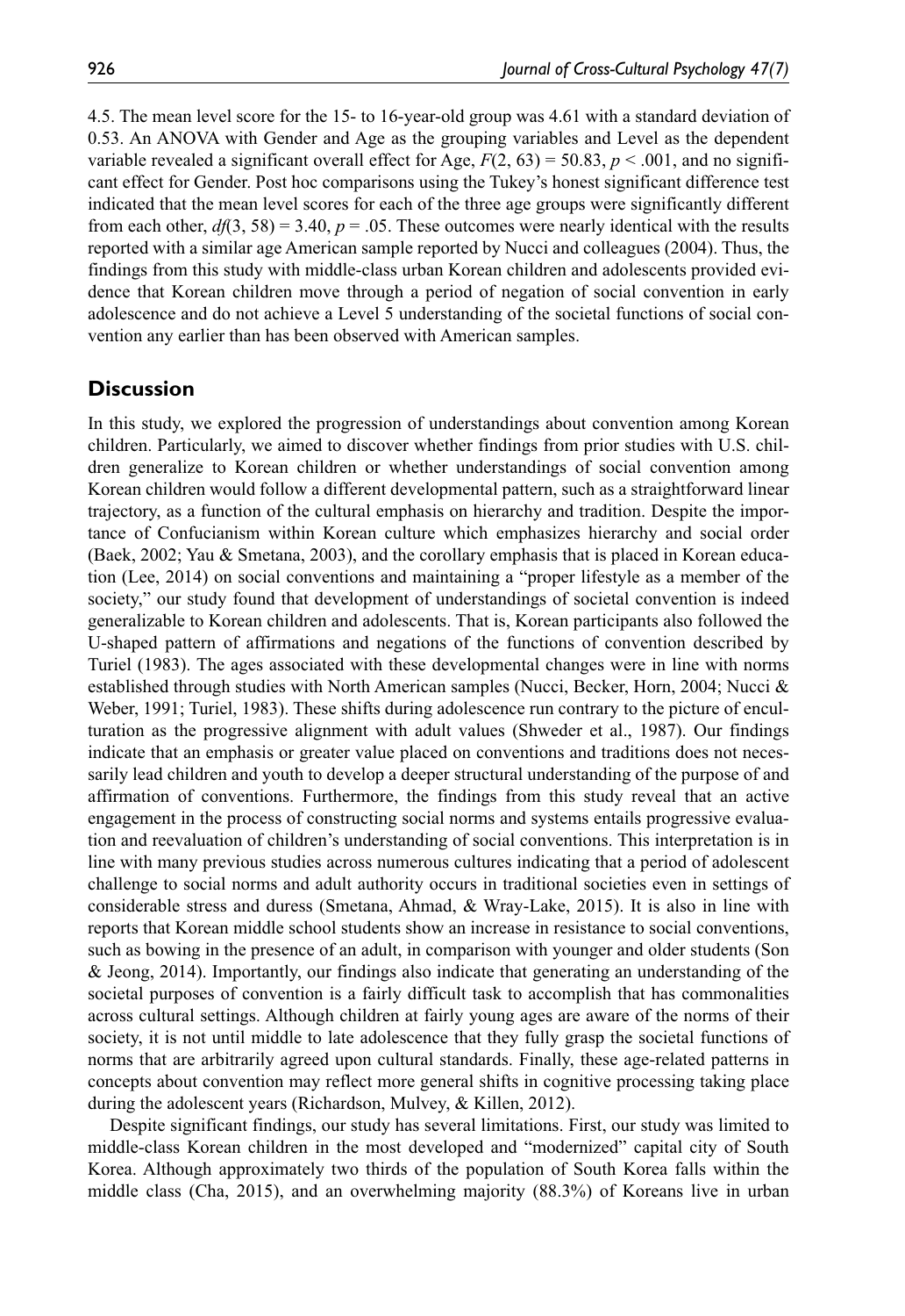settings (Young & Walsh, 2011), it is possible that there might be geographical and class-based differences that were not evident in the present study. It would be interesting to see whether these results would be generalized to rural adolescents in South Korea, or even to children growing up in the more restricted society of North Korea. In addition, our assessment was based on only two conventional vignettes. It is possible that other conventional norms may have elicited different patterns of reasoning. We are not inclined to place much weight on this possibility because of the range of items that have been used in prior studies investigating Korean children's differentiation of matters of convention and morality (Kim, 1998; Park et al., 2012). That research has reported consistency in judgments by Korean children across a spectrum of conventions. However, one cannot rule out possible effects of the content of our assessment. Finally, only about half of our 15- to 16-year-olds provided level reasoning across both scenarios. This suggests that a followup study that included older participants would be needed to establish the mean age for attainment of Level 5 thinking among Korean adolescents.

#### **Acknowledgments**

We would like to acknowledge and thank Hyunji Lee and Yelim Park for assisting with data collection.

#### **Declaration of Conflicting Interests**

The author(s) declared no potential conflicts of interest with respect to the research, authorship, and/or publication of this article.

#### **Funding**

The author(s) received no financial support for the research, authorship, and/or publication of this article.

#### **References**

- Baek, H. (2002). A comparative study of moral development of Korean and British children. *Journal of Moral Education*, *31*, 373-391.
- Cha, K. W. (2015, February). South Korea's middle class is shrinking, according to recent report. *The Hankyoreh*. Retrieved from [http://english.hani.co.kr/arti/english\\_edition/e\\_business/678354.html](http://english.hani.co.kr/arti/english_edition/e_business/678354.html)
- Geiger, K. M., & Turiel, E. (1983). Disruptive school behavior and concepts of social convention in early adolescence. *Journal of Educational Psychology*, *75*, 677-685.
- Haidt, J. (2012). *The righteous mind: Why good people are divided by politics and religion*. New York, NY: Pantheon/Random House.
- Haidt, J., Koller, S. H., & Dias, M. G. (1993). Affect, culture, and morality, or is it wrong to eat your dog? *Journal of Personality and Social Psychology*, *65*, 613-628.
- Hyun, K. A. (2001). Sociocultural change and traditional values: Confucian values among Koreans and Korean Americans. *International Journal of Intercultural Relations*, *25*, 203-229.
- Jensen, L. (2011). The cultural-developmental theory of moral psychology. In L. Jensen (Ed.), *Bridging cultural and developmental approaches to psychology: New synthesis in theory, research and policy* (pp. 3-26). New York, NY: Oxford University Press.
- Kim, J. M. (1998). Korean children's concepts of adult and peer authority and moral reasoning. *Developmental Psychology*, *34*, 947-955.
- Lee, I. (2014). Moral and character education in Korea. In L. Nucci, T. Krettenauer, & D. Narvaez (Eds.), *Handbook of moral and character education* (pp. 326-344) (2nd ed.). New York, NY: Routledge.
- Lee, J. (2012, January 18). South Korea's school bullying has deadly consequences. *CNN World*. Retrieved from <http://www.cnn.com/2012/01/18/world/asia/south-korea-bullying/>
- Nisan, M. (1987). Moral norms and social conventions: A cross-cultural comparison. *Developmental Psychology*, *23*, 719-725.
- Nucci, L. (2009). *Nice is not enough: Facilitating moral development*. Upper Saddle River, NJ: Pearson Education.